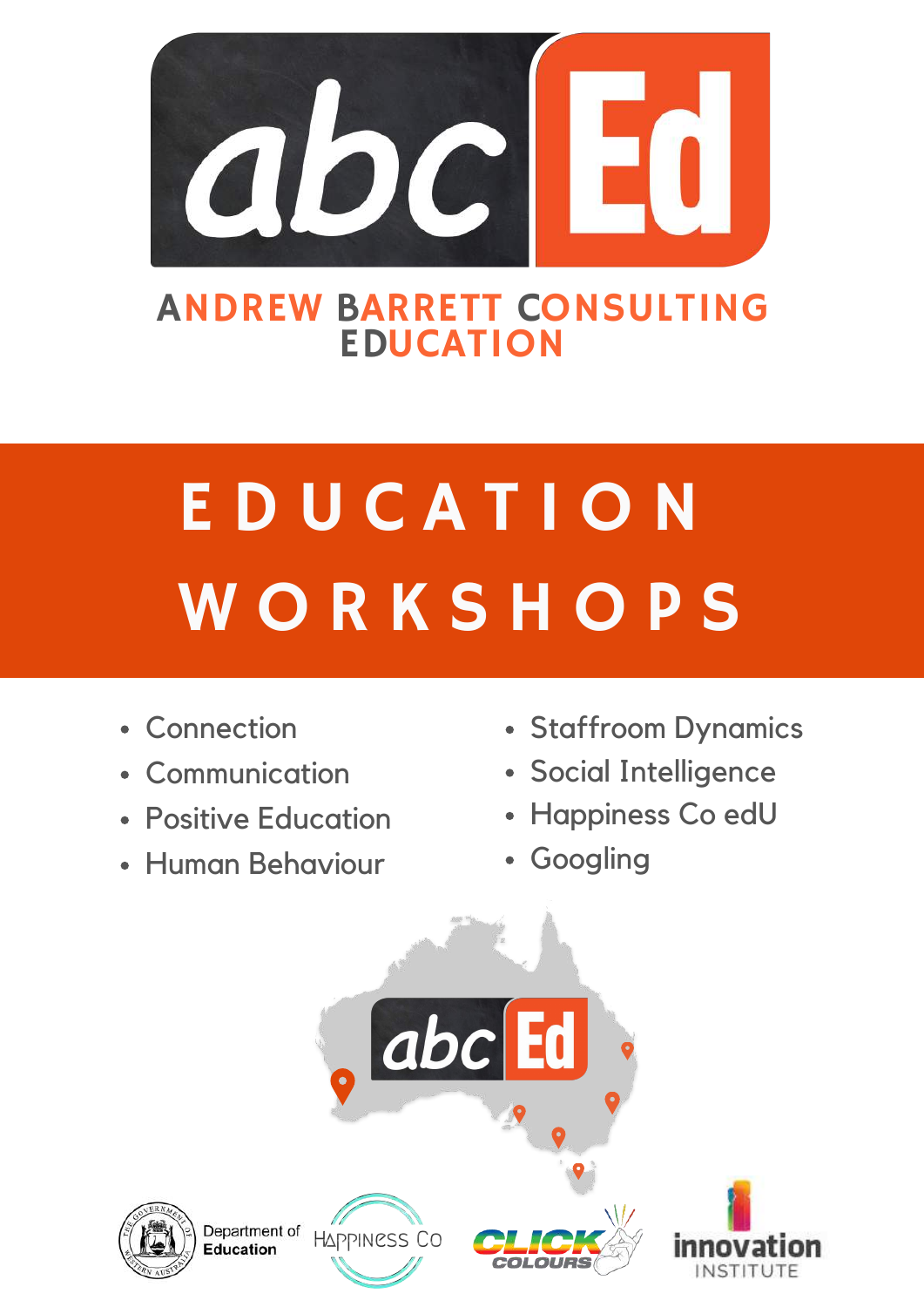## Powered by **Abc Ed Staffroom Dynamics**

The power of the Staffroom Dynamics and Click! Colours lies in its simplicity. Instead of dozens of questions, computer logins, pre-briefings, de-briefings, expensive fees and complicated reports we have four simple cards.

They are effective because they are easy to access, use and understand - and in busy workplaces it's the simple things that work.

The Staff Room Dynamics workshop will give your staff the tools and knowledge to help them understand why people

(teachers/students/parents) behave the way they do, and help them build relationships, improve team communication skills, and identify personal potential.

Most importantly it will help all educators understand their colleagues!

## **Why do you Click with some people and others drive you CRAZY!**

## **You and your team will learn:**

How and why people build relationships, make decisions and communicate?

How people view the actions of others in a team?

Why some people's behaviour can drive others crazy?

How you are perceived by others?

How to optimise relationships within a team?

How to motivate team members to achieve peak performance? How to mould different individual styles into a strong and high performing team?

Enjoy a dynamic learning experience that will help you understand people's behaviour and boost success and happiness in your work and in life.





**PD DAYS OR AFTER-SCHOOL STAFF MEETINGS 1 - 3HR SESSIONS WHOLE STAFF TRAINING OR SPECIFIC DEPARTMENTS INTERACTIVE, ENGAGING AND COLLABORATIVE WORKSHOPS**

AITSL STANDARDS: Completion of the Staff Room Dynamics workshop addresses the following domains and standards for Lead teacher from the Australian Professional Standards for Teachers as published by the Australian Institute for Teaching and SchoolLeadership (AITSL): 1.1; 3.5; 6.1; 6.2; 6.3; 6.4; 7.3 at states

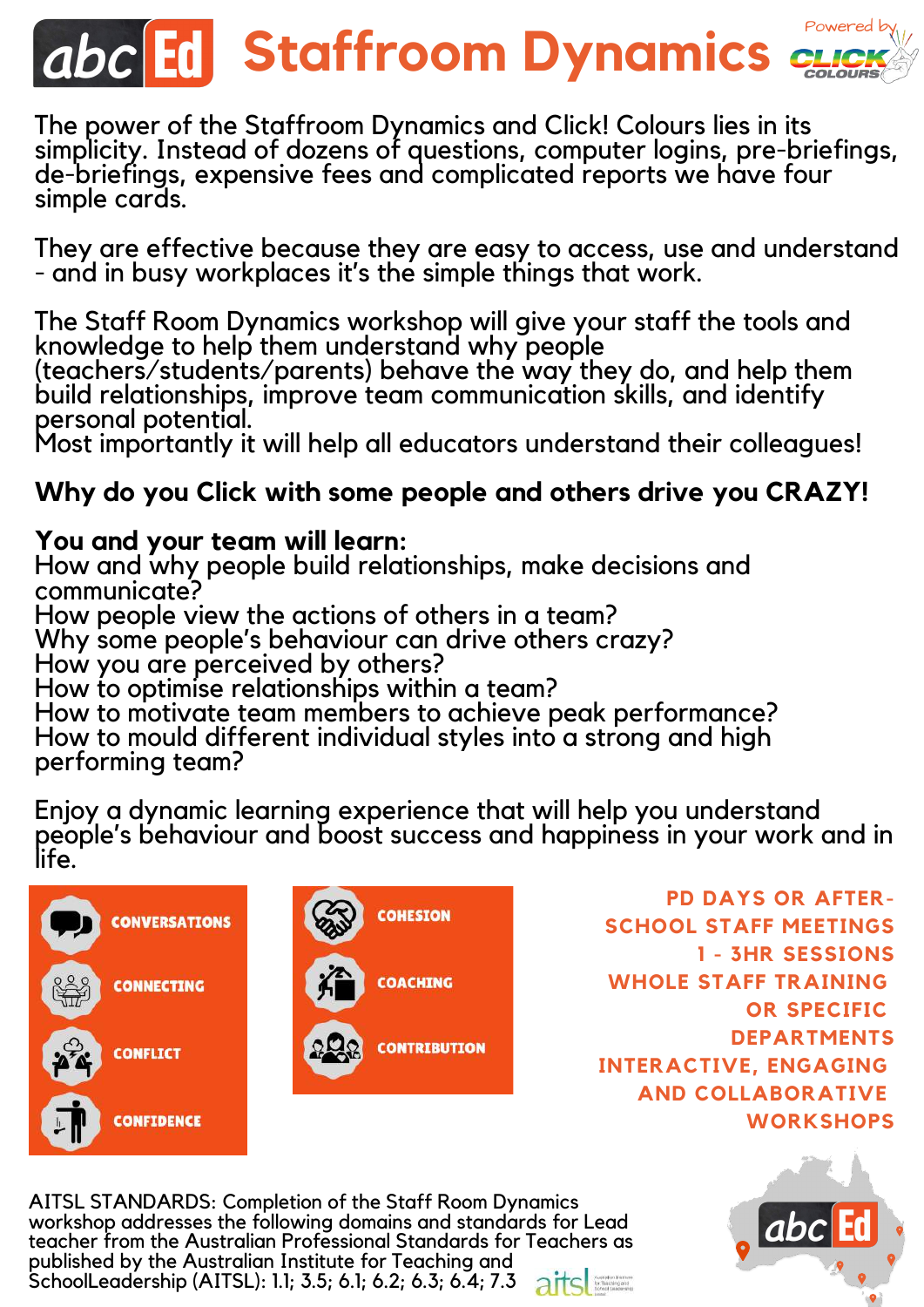

## A Workshop that will change the way schools

## use Google Search:

## What you'll learn:

- how to condense Google for targeted searches
- how to research information like you have never researched before!
- find amazing lesson content  $\prime$  plans
- how to teach students to take ownership of their learning
- getting you and your students past the first page of Google

"Wow, I never knew you could do that!"

save hours of Google searching time!

## Student workshops: Ihr

Staff Workshops: I-2hr (PD Day or Afterschool)

Parent Workshop Ihr AITSL STANDARDS **R** 

the Google workshop addre fessional Standards for Teachers as

 $|abc|$ 

## "Why wasn't I taught this at Uni? 99

A game changer!"

## Who is it for?

- Whole school PD **Student Workshops**
- Dept PD
- Parents

 $E$ admin@abced.com.au





abcEd Consultants

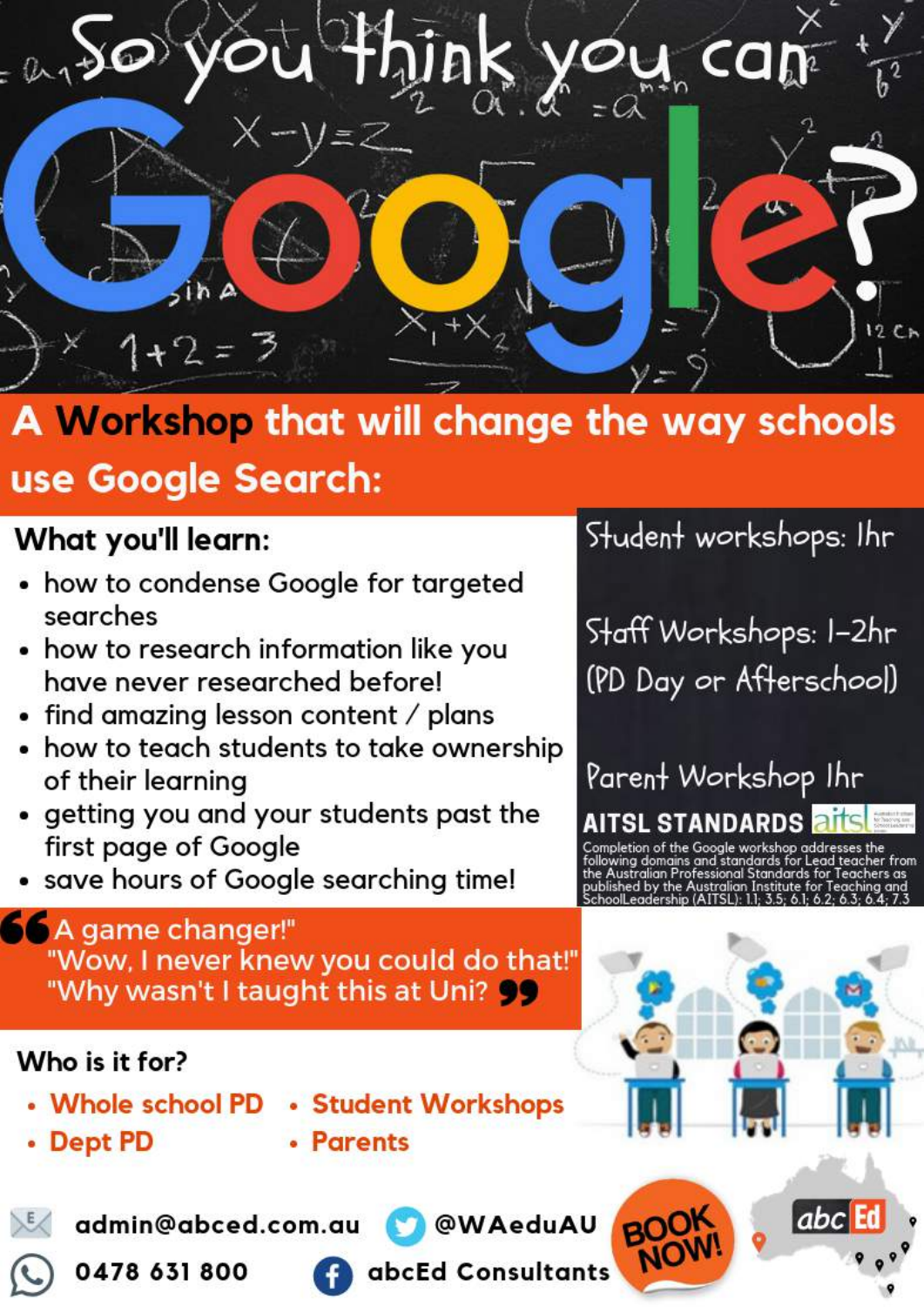## **Happiness** BEING HAPPY AT SCHOOL abc Ed

Happiness edU understand the importance of what makes people happy and how students and teachers can be ambassadors of Happiness in their school communities.



**HAPPINESS CO IS A SOLUTION BASED** MODEL, BUILT TO IMPACT AND INSPIRE CHANGE IN PEOPLE'S LIVES

Attempted suicide rates are increasing year on year, and feelings of isolation and loneliness are reaching breaking point. Heavy stuff right? With no improvement in sight and what seems like more unhappiness than ever before, kindness and care is something the world is in desperate need of.

That's why Happiness edU is needed now, more than ever before. What we're here to do is complicated but also beautifully simple. Inspire more people to change more lives, because we can't do this alone.

We believe it is everyone's responsibility to make someone else's life better and that life does not get better by chance, but only by planned, purposeful change.

## Happiness edU Pillar Workshops

Option 1:

**3 x 1hr Student Workshops** 

Each workshop will cover 2 or more Happiness edU Pillars

1. What does it mean to be Happy? 2. Relationships and Connection 3. Anxiety to Happy. 4. How to be a better friend. 5. Happiness and Bullying. 6. Resourcefulness and Empowerment. 7. Contribution and social responsibility

#### The 3 Workshop Structure is:

Emotional intelligence 101 Appreciating our peers & self improving our needs Mental Health labels and pre-empting unhappiness

#### \$1800 inc GST (3 x 1hr Student Workshops)

#### Option 2:

#### 1 x 2hr Workshop

Keynote student workshop covering specific areas of Happiness (from above pillars) or overview of what it means to be happy and how each person can determine their own Happiness.

\$800 inc GST (1 x Keynote Workshop)



**HAPPINESS CO** 

#### Option 3:

#### 1 x 90min Staff Happiness Workshops

The staff workshops are ideal for professional learning days, however they can also be utilised as an after-school staff meeting for your whole teaching group.

Choose a Happiness Co Pillars to focus on, based upon your needs, or have a Happiness overview.

**Quote based on participant numbers** 

#### Option 4:

Happiness Pack: This can be a tailored program for your school from any of the options

Happiness edU would like to work with you, your budget, and your needs. We have flexibility on time, topics budgets, so please let us know how we can foster a positive and ongoing relationship between us moving forward.

### Contact education@happinessco.org or 0478 63 1800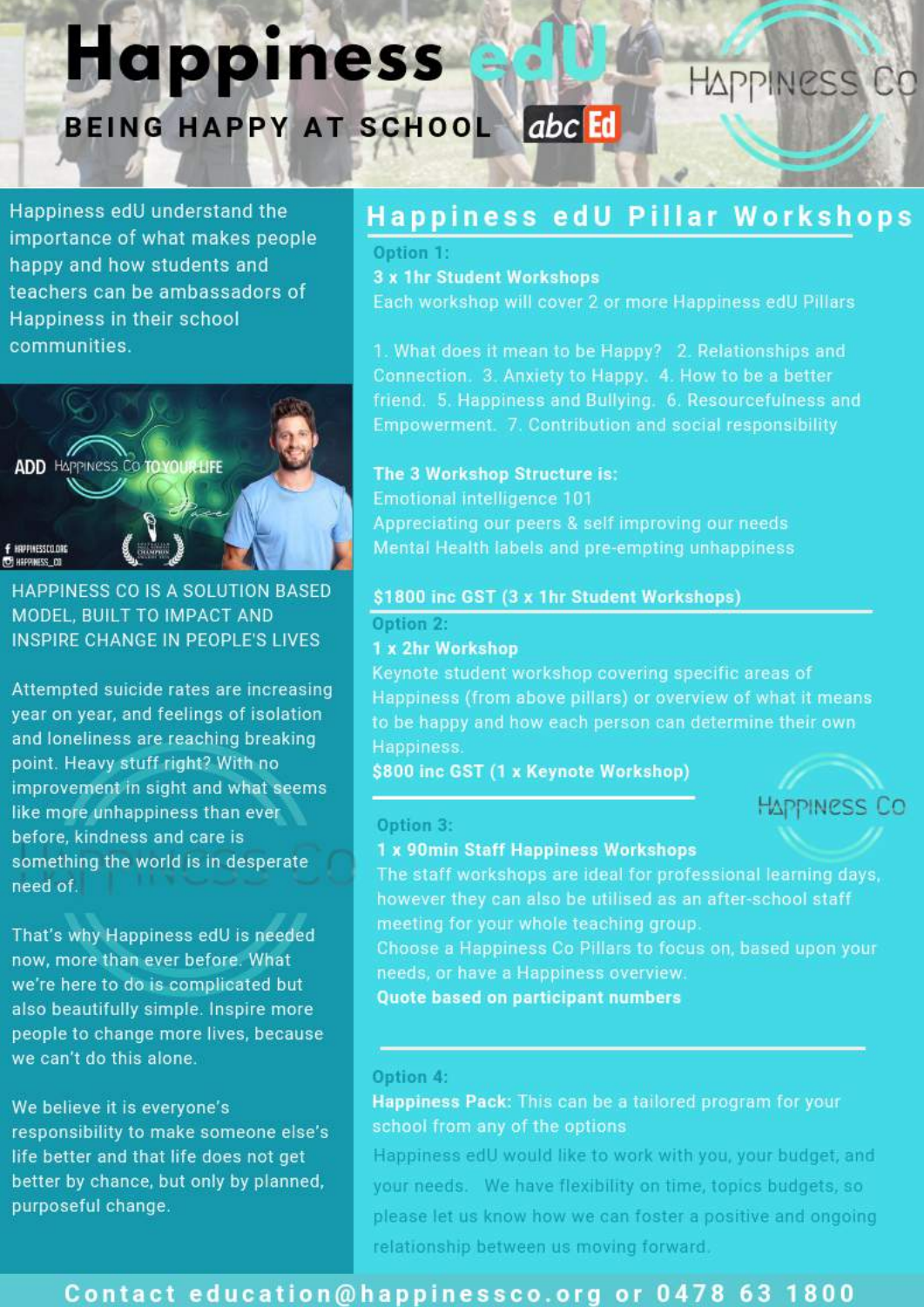## **Making Meaningful Connections** with Positive **Education**

If we want our students to thrive, we need to encourage them to build meaningful connections both internally and externally.

Learn a brief history of Positive Psychology and explore why Positive Education is essential at your school.

## **Key Concepts Covered:**

Connection to self: gratitude, mindset, resilience, mindfulness, physical health

Connection to others: relationships, parents, acts of kindness Connection to world: what they can do beyond our session.

How are they going to change the world?



## **In this workshop you will:**

- Learn that small, purposeful acts can make a profound difference not only to your own life, but to the lives of your students
- Be given practical and meaningful examples of how you can implement Positive Education in your classroom

## **It's the small things that make a BIG difference**



Andrew Barrett Consulting Education 2019